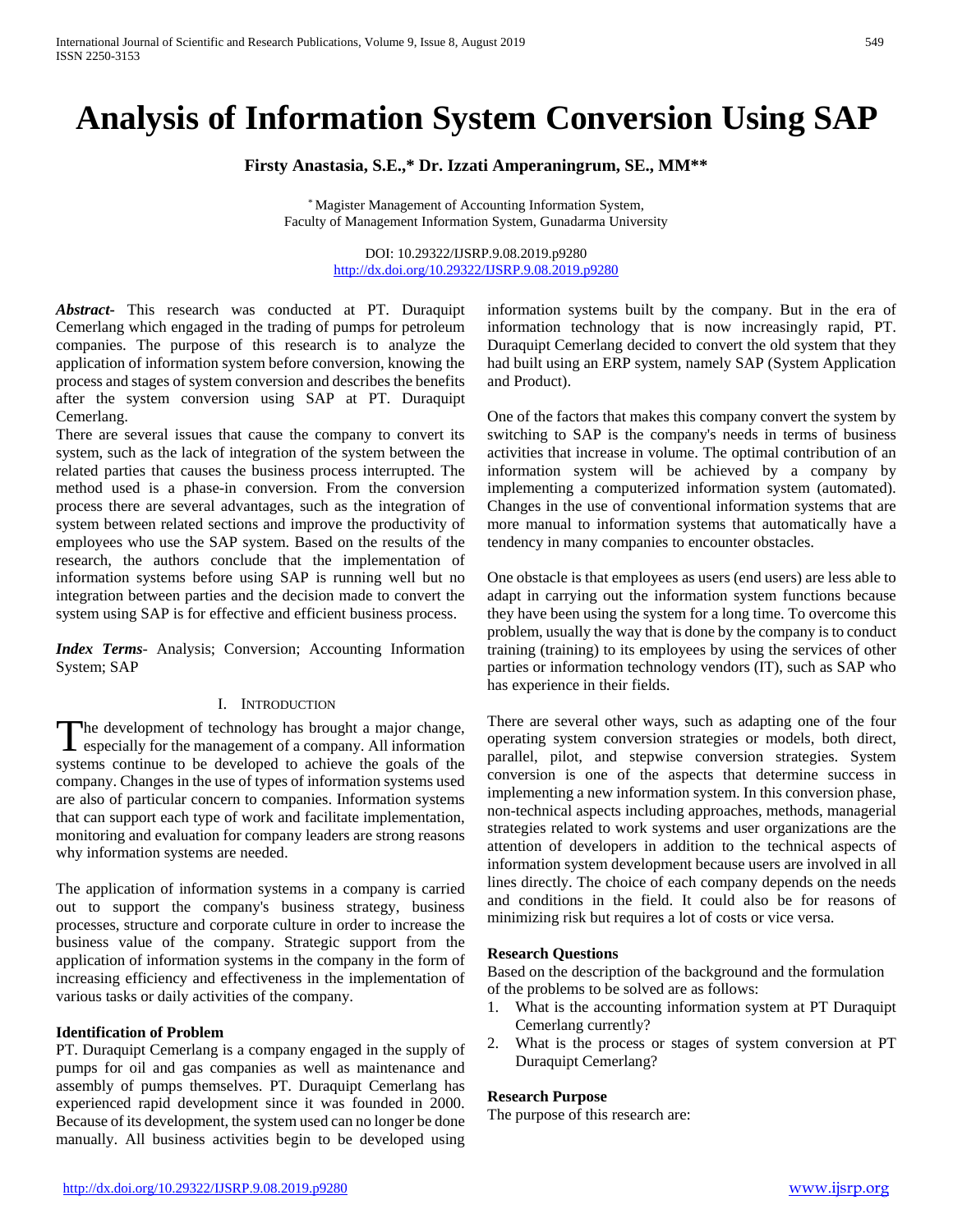- 1. Knowing the accounting information system at PT. Duraquipt Cemerlang currently.
- 2. Knowing the process or stages of system conversion at PT.Duraquipt Cemerlang.

## II. THEORITICAL FRAMEWORK

## **Definition of System**

According to Mulyadi (2001:2), the system is basically a group of elements that are closely related to one another, which function together to achieve certain goals.

## **Definition of Information**

According to Chusing dan Romney (2001), information can be interpreted as processing results that are organized, meaningful and useful for those who receive it. While according to Krismiaji (2005), information is data that has been organized and has uses and benefits.

## **Definition of System Conversion**

System conversion is the stage used to operate a new system in order to replace the old system or the conversion process from the old system to the new system. The degree of difficulty and complexity in converting from the old system to the new system depends on a number of factors.

If the new system is a canned software package that will run on a new computer, the conversion will be relatively easier. If the conversion utilizes new customized software, new databases, new computer devices and control software, new networks and drastic changes in procedures, then the conversion becomes rather difficult and challenging.

#### **The Process of Information System Conversion**

There are 4 (four) methods that can be used by companies in converting old information systems to new information systems. The four methods are:

a.Direct Conversion; b.Parallel Conversion;

- c.Phase-In Conversion;
- d.Pilot Conversion

## **Conversion Plan**

System conversion as one of the factors that is very influential in the success of the implementation of a new system, then the process should have been carefully planned. Success in the conversion process can be said to be the beginning of the success of the implementation of the new system for the company.

Failure in the conversion process will result in no useful development of new information systems for the company, and will cause significant losses for the company.

One of the system conversion planning models is a template made by the Department of Information Technology-Government of Maryland. The template that explains the phase of system conversion is as follows:

a.Introduction

b.Conversion Overview

c.Conversion Support

#### **Enterprise Resource Planning (ERP)**

ERP is a reliable Communication Information Technology device, consisting of a collection of modules, such as manufacturing, finance, HRD, material management, sales, and distribution connected to a shared database. Through cross function integration, companies can increase productivity and service to customers (Yajiong Xue et al. 2005).

ERP is a company information system designed to coordinate all resources, information and activities needed for a complete business process. ERP is software that integrates all departments and functions of a company into a computer system that can serve all of the company's needs, both from the sales department, HRD, production or finance. ERP combines various needs in one software in a logical database, making it easier for all departments to share information and communicate (Haryo, 2006).

O'Brien (2002) wrote, ERP is a corporate cross-functional system driven by an integrated software suite module that supports the company's basic internal business processes. ERP provides a realtime view of integrated business processes such as production, order processing, and inventory management that are integrated by ERP application software and general databases. Explicitly, O'Brien (2002) said that ERP provide significant business benefits for the company, such as:

a. Quality and Efficiency

ERP creates a framework for integrating and enhancing the company's internal business processes which results in significant improvements in quality and efficiency in customer service, production and distribution.

b. Decrease in Costs

Reducing the costs of transaction processing and hardware, software and IT support employees.

c. Decision Support

ERP provides information about cross-functional business performance that is very important quickly for managers to be able to increase their ability to make decisions in a timely manner across the company's overall business

d. Company Agility

ERP systems break down the walls of departments and functions of various business processes, information systems and information resources. (produce organizational structures, managerial responsibilities, and more flexible work roles).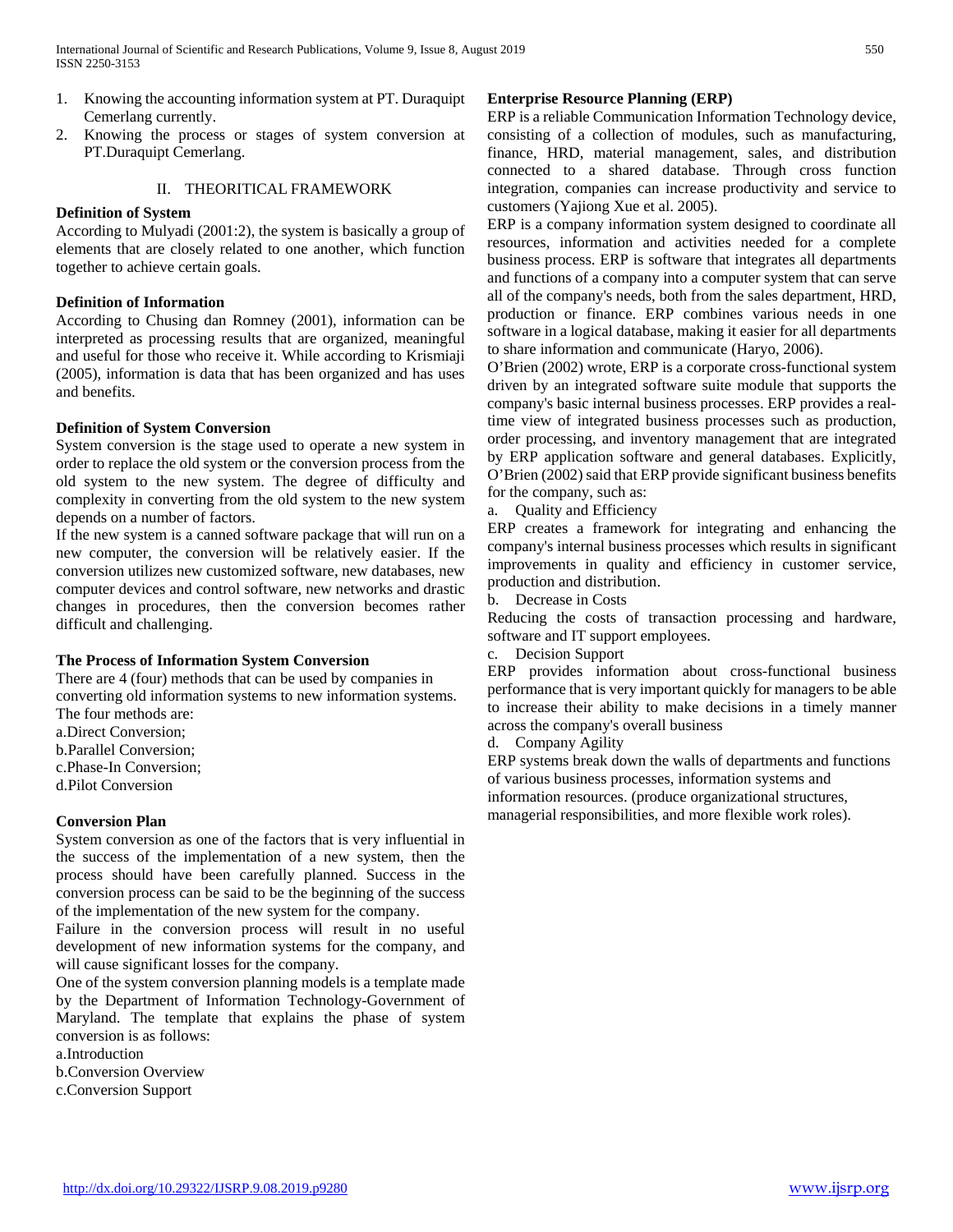

Figures 2.1 Main Component of ERP

## **System Application and Product (SAP)**

SAP (System Application and Product) is a software developed to support an organization in carrying out its operational activities more efficiently and effectively. SAP is also an Enterprise Resources Planning (ERP) software, which is an IT and management tool to help companies plan and carry out various daily activities. SAP consists of a number of modules or applications that have the ability to support all transactions that need to be done by a company and each application works in conjunction with one another (Seto, 2013).

SAP has several advantages including:

- a. SAP consists of a number of modules or applications that have the ability to support all transactions that need to be done by a company and each application works in conjunction with one another.
- b. SAP has a netweaver platform, which supports development and logistics software
- c. SAP have ABAP or programmer, which facilitates developers to implement business logic
- d. Supports the integration of business processes of large companies
- e. All information stored in SAP can be accessed by parts of the organization when needed (Seto, 2013).

## **The DeLone and McLean Information System Success Model** This model is built from three components, namely the making of the system, the use of the system, and the impact of system usage

# III. RESEARCH METHODLOGY

## *A. Data Collection Methods*

# Library Research

The methods of data collection is done by studying and reviewing the literature related to the issues, to be discussed as well as to understand the material and theories related to the Enterprise Resource Planning system (ERP) and System Application and Products (SAP) to be used by PT. Duraquipt Cemerlang.

(Delone and McLean, 2003). The components are arranged in a measurement sequence as follows. First, information systems are made and their quality is measured by three dimensions of quality, namely information quality, system quality, and service quality. Second, information systems are used and their usage experience is measured in two dimensions, namely, dimensions of use and dimensions of user satisfaction. Third, the impact of usage as measured by two dimensions, such as individual impact and

organizational impact (net benefit). The DeLone and McLean Information System Success Model can not only be used for research with a variable measurement approach, but also can be used for qualitative study-oriented research, with a sequence of studies in the manufacturing phase, usage experience phase, and phase of the impact of the use of information systems*.*



Figures 2.2 The DeLone and McLean Information System Success Model (Qualitative Study)

# Field Research

The data used by author is primary data. The author used Field Research methods by visiting company to gather information that needed, such as giving questionnaires, known as data collection by giving a set of questions or written statements to respondents in this case the employees of the relevant part of PT. Duraquipt Cemerlang so that respondents answered about the factors that caused the company to convert the system.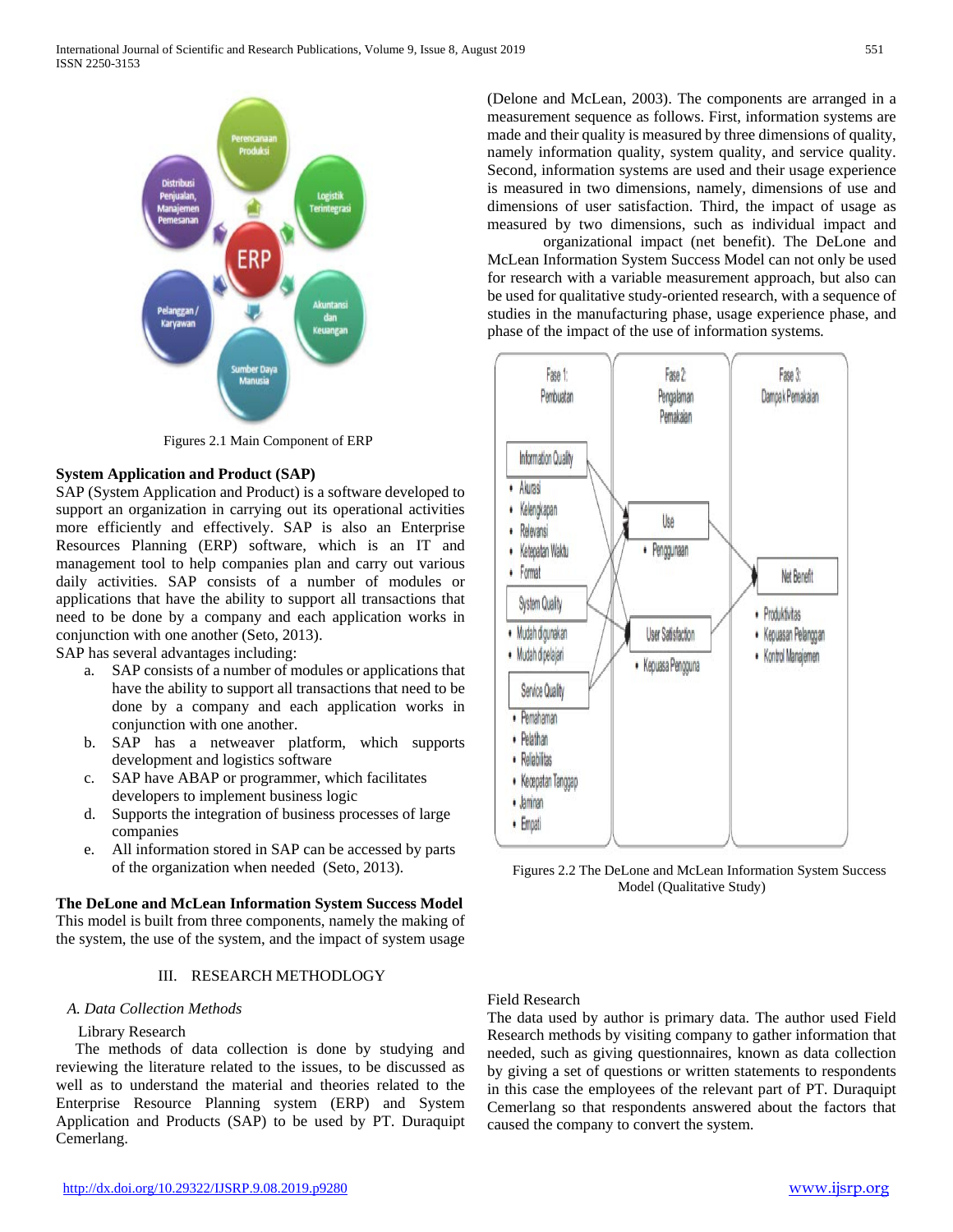## *B. Data Used*

The data used in this study are:

#### a. Primary data

Data obtained directly from the company that will be further processed by the author, such as interviewing the relevant parts of PT. Duraquipt Cemerlang.

# b. Secondary data

Data obtained from the company in the form of documentation such as the history of the company's establishment, organizational structure, company activities, and other completeness data. As well as written sources or literature studies or from electronic media.

## *C. Analysis Tools*

The analytical tool used by author is a qualitative descriptive analysis, is the analysis that uses data obtained by author, then compared with theories. Descriptive is the presentation of data generated from research by giving an idea of what it is or in accordance with reality. In the process of collecting data, it is done by using a set of instruments that have been prepared by the author to obtain information through interviews, observation, and documentation.

## IV. RESULT AND DISCUSSION

## **Case Analysis**

PT. Duraquipt Cemerlang is a developing pump repair and maintenance company in the oil and gas industry. In its development, PT. Duraquipt Cemerlang is increasingly known especially in oil and gas companies. Because of this, the demand or order of goods increases significantly. The more orders, the more complex the use of application systems to improve the efficiency and effectiveness of the company.

Before deciding to use SAP, PT. Duraquipt Cemerlang uses its own system built by the company's IT department. The system that has been built has disadvantages in terms of integration between related parts. For example, purchase orders that have been made by the purchasing department cannot be directly accessed by the receipt of goods. Where should the PO database number (Purchase Order) be a key that can be accessed by the receipt of goods. Of course that becomes ineffective when another part asks for progress from the PO. Because the receipt of goods must ask for data first to the purchasing department for the next process.

Another example is in the finance department where the process of payment to vendors is often not timely because in the old system there is no automatic "due date" feature. This makes the employee have to manually record when the payment is due. Of course this wastes time and results in bad relationships with vendors because often the payment process is not on time.

In addition, in terms of collection of receivables, there is also no sales term that automatically provides information about when the receivables are due. This has caused the receipt of receivables to be choked up because often there are many receivables that are "overdue". Thus, this greatly affects the profits and assets turnover obtained by the company.

From the things mentioned above, PT. Duraquipt Cemerlang decided to convert the old system using SAP. The method used is the Gradual Conversion method. This stepwise conversion method is done by replacing a part of the old system with a new system. If something happens, the new part will be replaced with the old one. If there is no problem, then the new modules will be paired again to replace the other old modules. With this approach, eventually all old systems will be replaced by a new system.

## a. Purchasing Information System

The process of purchasing goods is done first in the Engineering and Product Department. They make a Purchase Request (PR) that will be approved by the Head of the Engineering and Product Department. After approval, the PR is given to the Purchasing section to make a Purchase Order (PO).

After that the Purchasing section sends the PO to the Principal for approval. If the Principal agrees, an invoice or bill is given to process the payment. Before the payment process, the Purchasing section will give "Status" to the invoice, whether the item has been received or according to the PO value. Then the invoce is entered into the system. After inputting into the system, the Accounting section will withdraw data from the system so that it can be processed by payment.



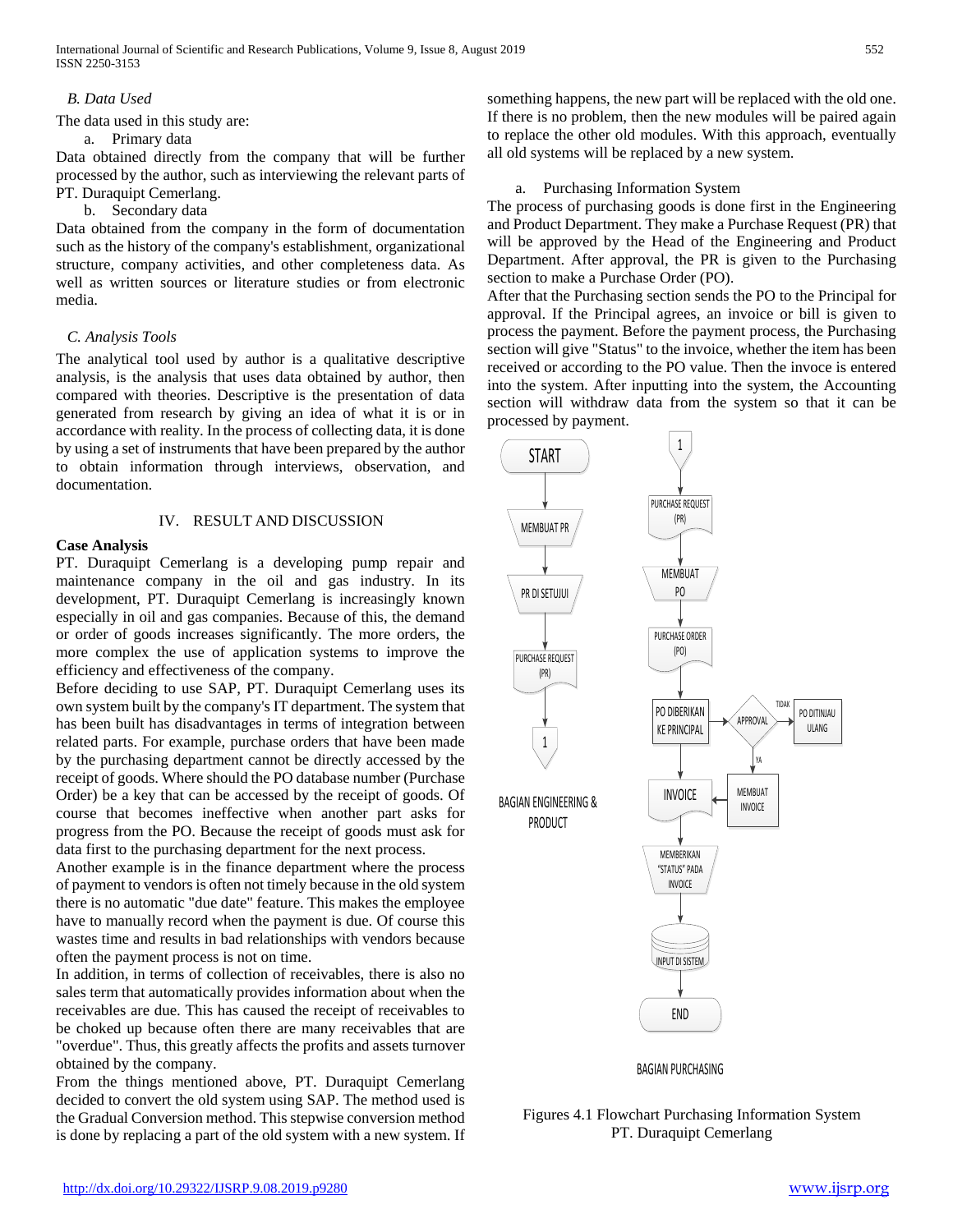## b. Payment Information System

Payment systems occur in the Finance and Accounting Department. The first step is the Accounting section will pull data from the system that was previously inputted by the Purchasing section. After that, the data is generated to be processed into Accounts Payable (AP). After the data has become an AP, the Finance section will make a voucher to be paid.

The next step is AP vouchers must be approved by the Finance Manager and Director. Then after gets approval, the payment will be executed.





## c. Goods Receipt Information System

Goods receipt occurs in the Warehouse section. However, before the warehouse received the goods, the process of receiving goods occurs in the Export and Import section. If the purchase of goods occurs domestically or locally, there is no need to process in the export and import section and the goods are immediately received by the warehouse section. If the item is from abroad, it will be processed first in the Export and Import (Exim) section.

The Exim section accepts the PO from the Purchasing section to check when the item will be ready to be received and what terms apply. Then the Exim section prepares what documents are needed for the process at customs. After that, the Exim section will receive the status of goods from the Principal to then be withdrawn from the port or airport. Then the Exim section will arrange for the process of withdrawing goods by using forwarding services.

When the item has been withdrawn by forwarding services, the item will be received by the warehouse. Then the warehouse will check between documents and items received. Then the items will be stored in the warehouse.





## **System Conversion Planning**

#### a. Introduction

PT. Duraquipt Cemerlang decided to convert the system using SAP. SAP is an ERP application to support the growing needs of the company. The main purpose of choosing SAP as an application or replacement system that is running in the company, namely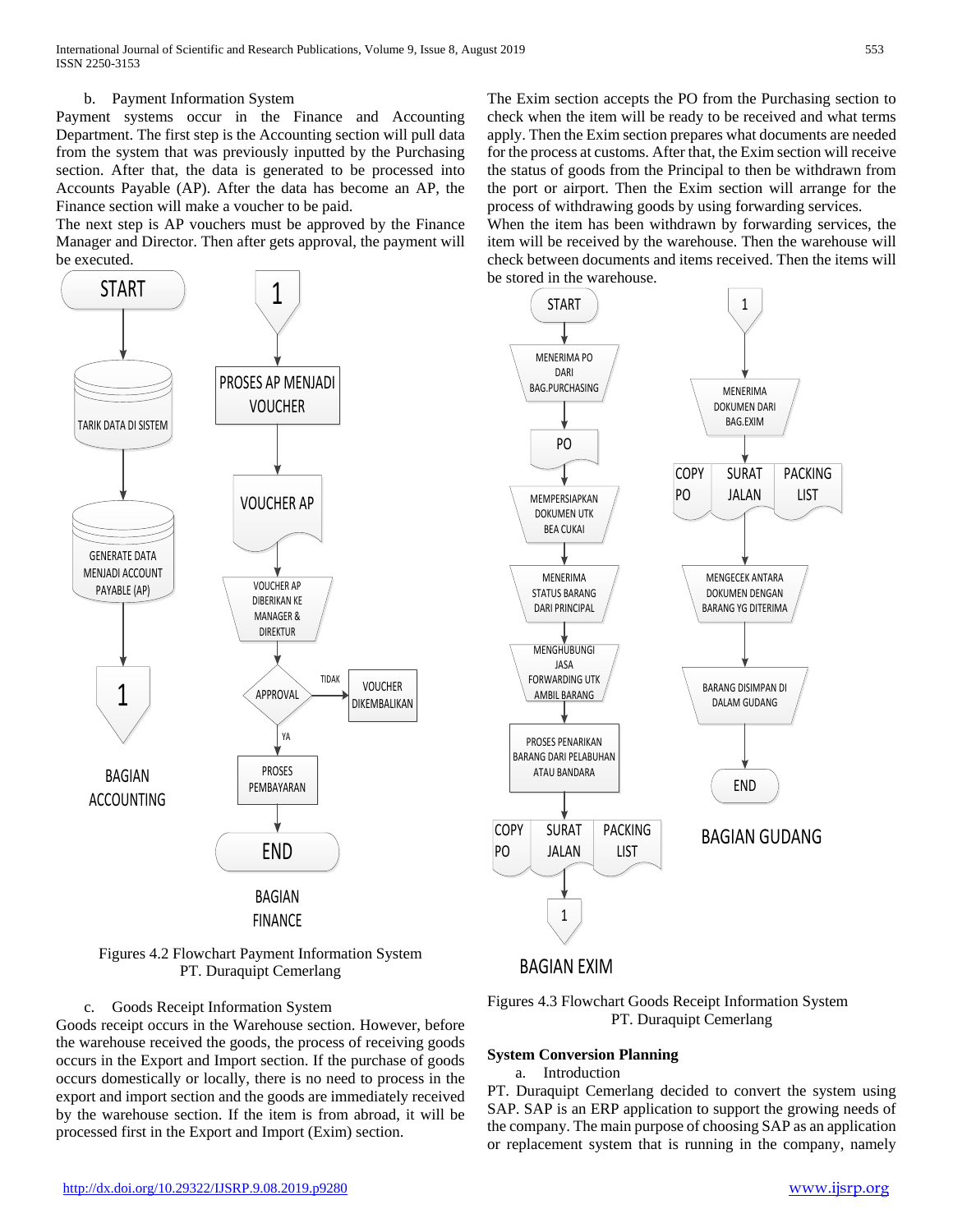SAP provides a lot of convenience in terms of data integration between departments.

The SAP product used is SAP Be One. SAP Be One was chosen because it fits the type of small to medium-sized companies, where PT. Duraquipt Cemerlang is a growing middle-sized company.

The advantages of SAP Be One are among them can be integrated with external systems where companies can combine and develop all applications that exist and are needed by the company. Another advantage is that SAP Be One connects all production lines and all departments in the company, and modules that are in SAP Be One are integrated but can be broken down according to the needs of the company.

During the conversion process, SAP Be One provides a team for in-company training regarding SAP products and modules that the company will use.

## b. Conversion Overview

In the process of conversion at PT. Duraquipt is brilliant, not necessarily the old or running system is stopped and replaced with SAP. The company decided to convert in stages by running two systems at once.

Some employees are given SAP applications and some still use the old system that is running. The goal is that when the SAP system is run and an error occurs, it can re-use the old system. This is done so that business processes in the company are not disrupted.

## c. Conversion Support

Conversion support in question is the hardware used, software that needs to be upgraded, what facilities are used during the conversion process and the personnel or support staff from SAP. In this case, the hardware has no changes, meaning that it still uses existing devices. Then the software to support this SAP system also needs to be improved in terms of internet connection. Because in the SAP module high internet connectivity is required for realtime processes.

During the conversion process, there will be several SAP expert personnel who will provide training on SAP. Training will be conducted for one month and if there is an error in the future, the SAP expert personnel will be ready to improve.

## **System Conversion Method**

## a. Making Phase

In this phase the company prepares administratively and then makes a mapping of business processes that will be integrated into SAP. The manufacturing phase consists of Information Quality Dimensions, System Quality Dimensions and Service Quality Dimensions. The dimensions of information quality are measured in terms of Accuracy, Completeness, Timeliness, Relevance and Format. While the dimensions of system quality are measured in terms of Easy to Use and Easy to Learn. And the dimensions of service quality are measured in terms of Speed of Response, Guarantee, Reliability and Empathy.

The user's perception of the quality of information from SAP is dominantly positive. But in the Exim section there is still a need for additional features such as outstanding goods and updating items to be processed for shipping to the warehouse. The outstanding goods feature is needed to find out the items that have been processed for payment but cannot be sent so that they can be given a warning or reminder to the vendor. While updating items is needed to process information to customs if the item is not purchased domestically.

The user's perception of the dimensions of system quality shows a positive thing. Staff of Finance and Accounting, Purchasing and Exim can use SAP easily and quickly after 3 months accompanied by a trainer.

The user's perception of the dimensions of service quality all shows a positive thing. Basically, every user feels the good service quality of the SAP system. Thus, it will increase the good performance of users because they get satisfactory service quality.

## b. Usage Experience Phase

The phase of user experience is measured in terms of dimensions of use and user satisfaction. From the results of the Usage dimension research it can be stated that each SAP system user is not fully dependent on the SAP system. This is because there are still old systems running and still being used during SAP system conversions. While from the User Satisfaction Dimension it can be concluded that the user's perception of user satisfaction is positive. This can be seen from user satisfaction on a system that is smoothly integrated into the current transaction. Makes it easy for every staff to carry out related tasks on current transactions.

## c. Phase Impact of Use

The impact phase of usage is measured in terms of Net Profit Dimensions whose parameters are Productivity, Customer Satisfaction and Management Control. From the results of interviews with PT.Duraquipt Cemerlang's financial managers, who stated that employees work more productively and more efficiently, customers are satisfied with regular goods delivery and collection of receivables can be settled in accordance with the terms of sale and payment due after using SAP.

## V. CONCLUSIONS AND RECOMMENDATION

## **Conclusion**

Based on the results of the analysis and discussion that the author has done in the previous chapter, the conclusions that can be drawn in this study are:

- 1. The application of information systems before using SAP has been going well, but there are several important functions that do not work as they should. Such as authorization from the relevant section regarding the current transaction and the payment function with an automatic due date system.
- 2. PT. Duraquipt Cemerlang decided to convert information systems by using SAP for effective and efficient business processes. The conversion method used is the Staged Conversion method, because if something happens, the new part will be replaced with the old one. If there is no problem, then the new modules will be paired again to replace the other old modules. During the conversion process for approximately three months, SAP runs very well and the users are satisfied when using SAP.
- 3. The advantage of old system conversions with SAP is, first, management can find out how much revenue from accounts receivable will be collected so that it automatically increases company profits. Second, systems of authorization in SAP systems which allow purchasing parts not to release orders if there is no approval from the SAP system and the integration